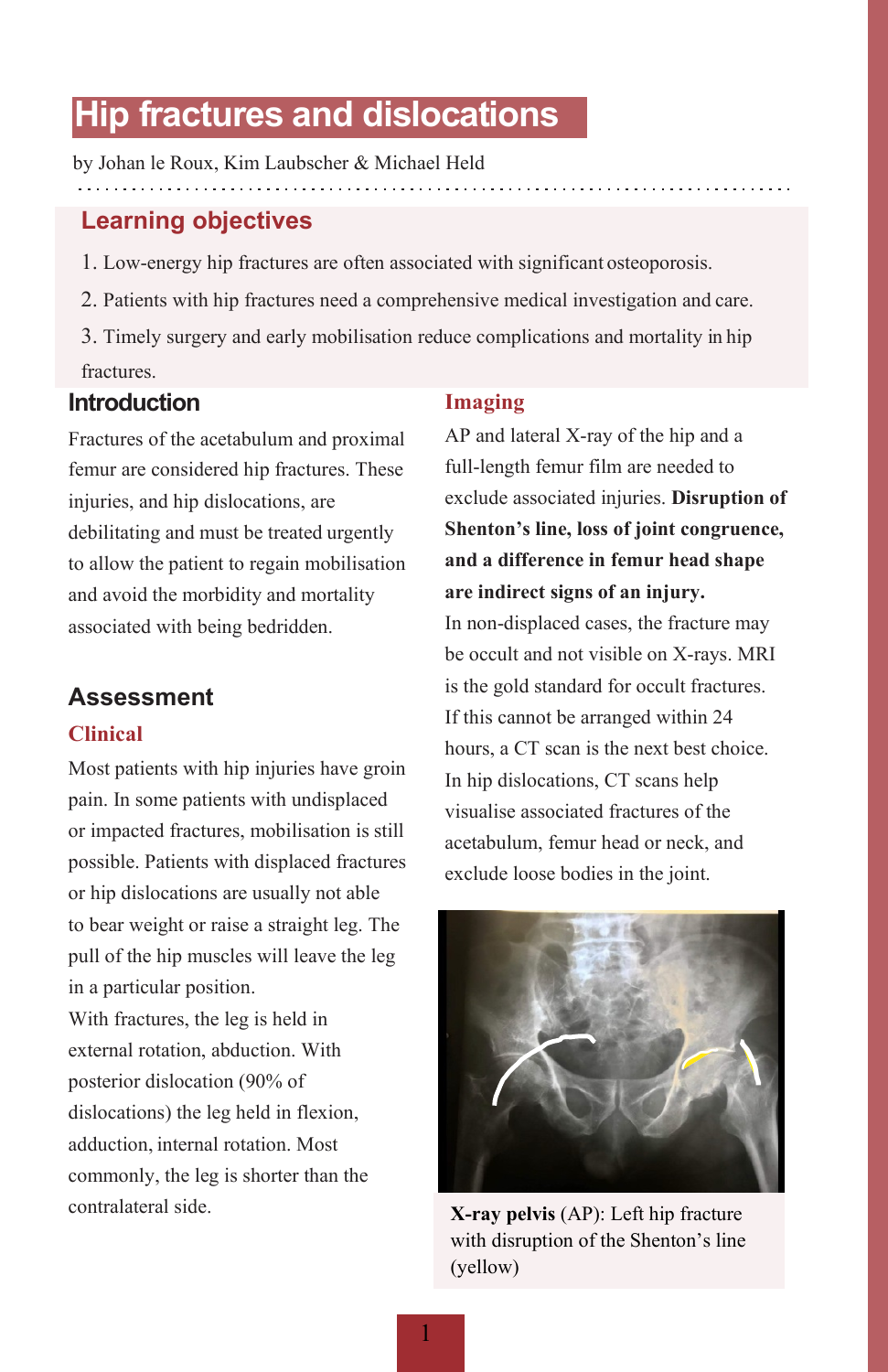# **Relevant anatomy**

The hip capsule originates from the acetabular margin and attaches on the greater and lesser trochanters and the intertrochanteric line. The femur neck is intracapsular, surrounded by synovial fluid, and not covered in periosteum, making the healing potential of these **femoral neck fractures** very poor. Another problem is the disruption of the medial circumflex femoral artery (the main blood supply to the femoral head), leading to avascular necrosis of the femoral head. The fractures can be grouped into *displaced or undisplaced*  fractures, which guide surgical treatment.

**Peritrochanteric fractures** occur between the lesser and greater trochanter. Therefore, they are extra-articular and do not cause medial circumflex femoral artery disruption and have a low risk of avascular necrosis.



**AP right hip:** Peritrochanteric fracture with an intact femur neck.

# **Hip dislocation treatment**

These are usually high-energy injuries with other associated injuries. A structured ATLS approach should be used during examination and initial treatment. Urgent closed reduction in line with the deformity under adequate analgesia and sedation are crucial. Neurovascular examination and documentation before and after reduction are mandatory. If unable to achieve closed reduction, closed reduction under general anaesthesia and muscle relaxant in theatre is the next step. If still unsuccessful, open reduction must be performed.

# **Femoral head fracture**

These are rare fractures and are usually associated with hip dislocations. The hip dislocation must be reduced initially. The fracture can be treated conservatively if it is in a non-weight bearing area, nondisplaced and not associated with other injuries. Otherwise, fixation is required.



**AP X-ray pelvis:** Left hip dislocation. The Shenton's line is disrupted. The hip is internally rotated (lesser trochanter is not visible), and the femoral head appears smaller than the contralateral side (closer to the X-ray film).